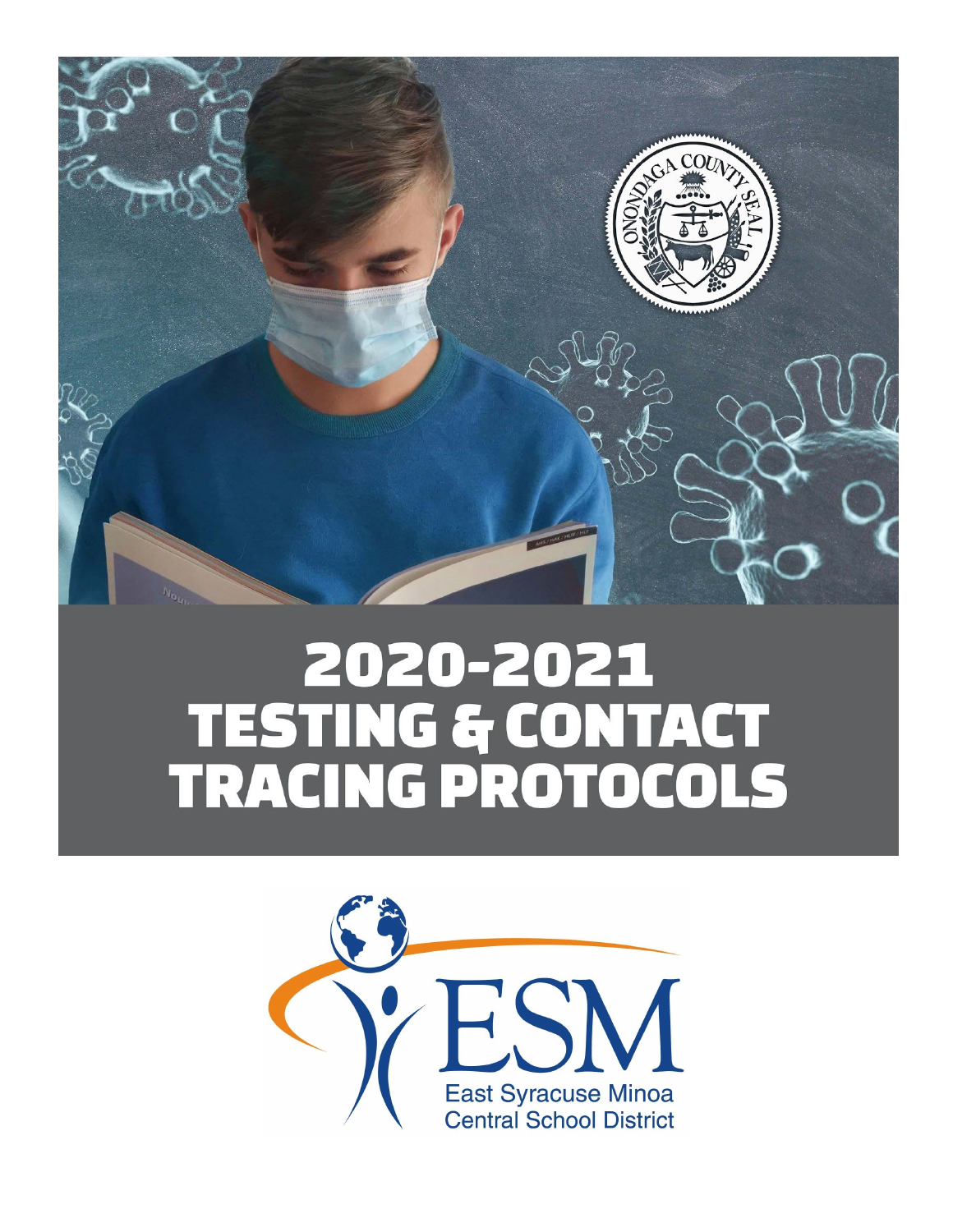# **School Reopening COVID-19 Testing Protocol** (As of August 10, 2020)

### **Prior to the Opening of School**

To mitigate the risk of infection and ensure that schools reopen safely, schools will offer voluntary testing opportunities in partnership with Onondaga County. This proactive testing will be available for all school staff at mobile testing sites throughout the county. These sites will be appointment-based. In addition to staff, high school students will also be given the opportunity to be tested.

## **Ongoing Testing**

- Once schools are open, there will be a specific protocol in place for instances in which positive cases have been identified. Each school will have a portal on their website that will allow for 24-hour testing for those who have been in school while symptomatic.
- When a positive case has been identified, those who should be tested will be identified by the contact tracers of the Onondaga County Health Department (OCHD) and will be directed to schedule a test through the school's website portal.



### **Surveillance Testing**

- To further promote safety and prevent COVID-19 spread, it will be appropriate to perform random saliva-based surveillance testing during the school year. This method of surveillance testing is approved by the New York State Department of Health.
- Pools of approximately 12 staff and students will be tested using the saliva protocol. Should the pool reveal the presence of COVID-19, everyone in the pool will need to have a diagnostic test performed.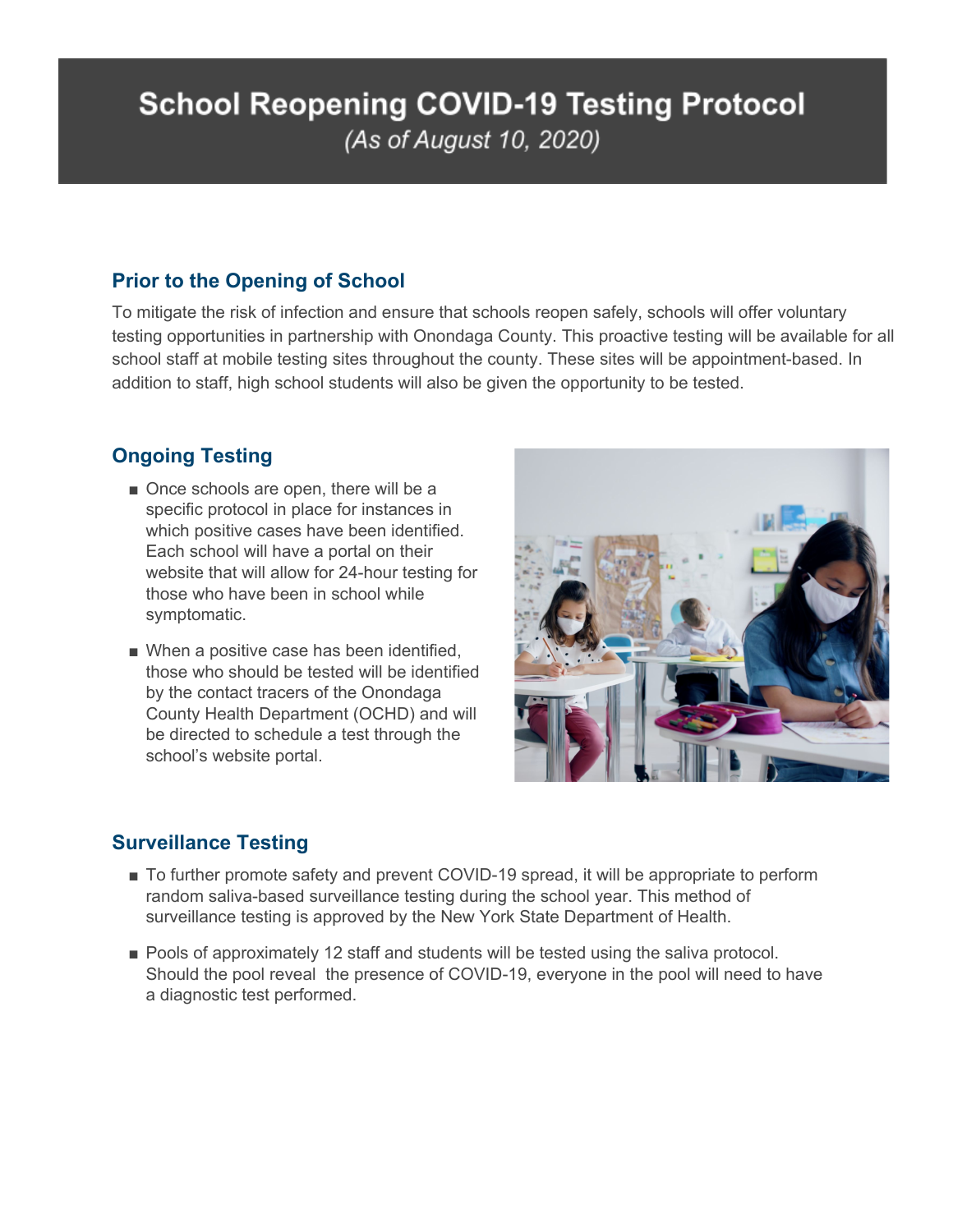## **School Reopening COVID-19 Contact Testing Protocol** (As of August 10, 2020)

## **Once a lab-confirmed case has been reported to the Onondaga County Health Department (OCHD)**

- A staff person (case investigator) from OCHD will contact the person who has a confirmed case and, in the case of a student, their parent/guardian.
- The OCHD will interview the person with the confirmed case and identify contacts.
- School personnel will assist the health department in identifying any specifics pertaining to the exposure.
- The person with the confirmed case will be put in isolation for 10 days.
- Release from isolation can only be granted by the OCHD.

#### **A contact tracer will interview all contacts**

- All contacts of a person with a confirmed case will be interviewed to determine exposure risk.
- A 14-day quarantine will be issued by contact tracer for all close contacts of the person with the confirmed case.

#### **Quarantine process**

- Those directed to quarantine will be monitored by contact tracers for signs and symptoms of COVID-19.
- Contacts who develop symptoms will become a Person Under Investigation (PUI) and are referred for testing and further investigation.
	- Positive tests for PUI are reported to the OCHD, and the process begins again.
- Release from quarantine can only be granted by the OCHD.

#### **Guidance from the OCHD on a school closure related to a positive case**

- School closure depends on the rate of infection in the community.
- Closure will occur with the consultation and guidance of the OCHD and can vary depending on the situation:
	- One such example is if there are two separate, and seemingly unrelated, cases in two different classrooms of the same building.